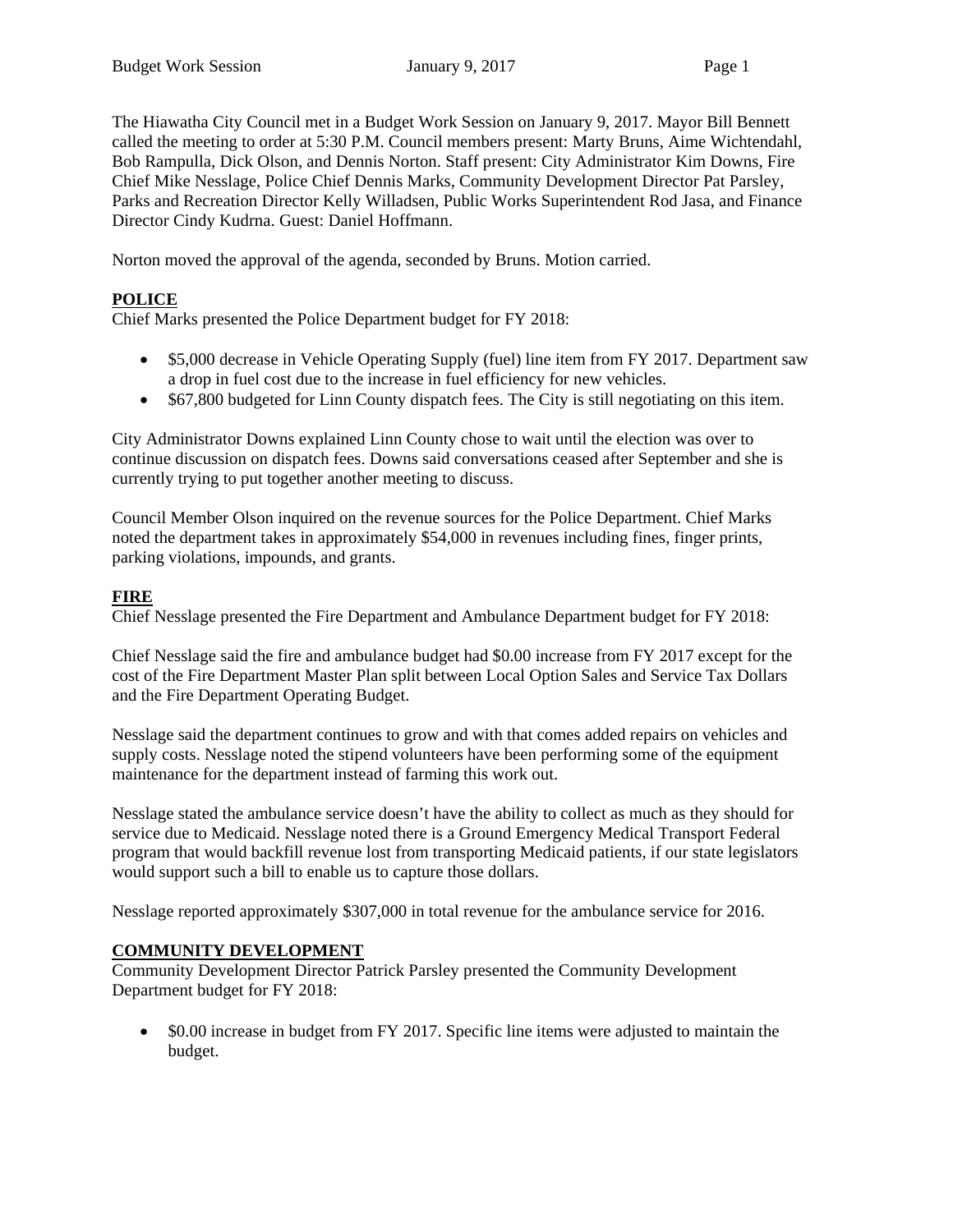## *Permit Fees-*

Community Development estimated revenues for 2018 will remain the same as 2017:

- \$160,000 for building permits
- \$1,500 for occupancy permits
- \$3,000 for housing inspection fees (revenues are projected to decrease slightly due to a decrease in rental inspections)
- \$1,000 in reimbursements for nuisances
- \$5,000 in Planning and Zoning and Board of Adjustment fees

# **LIBRARY**

In Library Director Weeks' absence, City Administrator Downs presented the Library budget for FY 2018:

 \$0.00 increase in budget from FY 2017. Specific line items were adjusted to maintain the budget.

Downs noted an error in the Technology Reserve line item; request is for \$6,000 and should be \$10,000 for replacement of computers and equipment.

### **PARKS AND RECREATION**

Parks and Recreation Director Willadsen presented the Parks and Recreation and Community Center budget for FY 2018:

• \$0.00 increase in budget from FY 2017. Specific line items were adjusted to maintain the budget.

Willadsen noted after receiving new quotations, she increased funding in the Reserve line item from \$6,500 to \$8,600, to resurface the park splash pads in FY 2019.

Willadsen stated seasonal employees have been a hardship on the department as it is hard to find good people to work for the summer. Willadsen noted she is extending the replacement of one (1) department vehicle but will be replacing the Batwing mower in FY 2018.

Willadsen noted with the new website, registration for programs and facilities was not working properly, creating a decrease in revenue.

Willadsen said there was recently an update of the audio visual equipment in the community center but the sound is not working properly; the quote for repair is \$7,000.

Council Member Olson stated he did not realize the Parks and Recreation Department is a six figure revenue generator. Total anticipated revenue for FY 2018 is \$106,100.00. Revenues include community center rentals, park pavilion rentals, adventure camp registration, farmer's market registrations, recreation activities, and donations.

Willadsen stated the Parks and Recreation Department supports park programs with marketing money and use social media marketing. The Parks and Recreation Department currently has 2,000 followers on their Facebook page.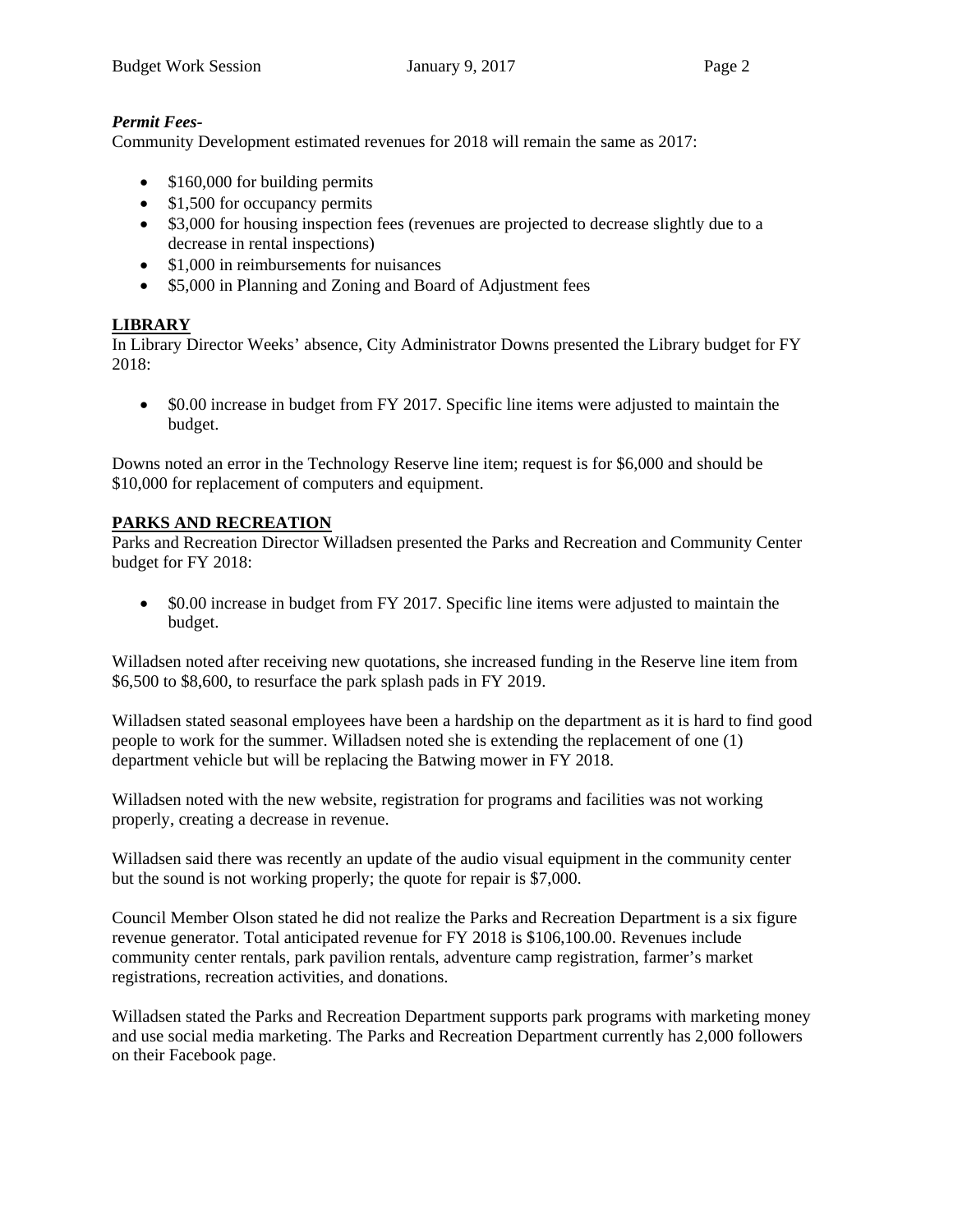### **ROAD USE, STORM WATER, SEWER**

Public Works Superintendent Jasa presented the Road Use and Sanitary and Storm Sewer budget for FY 2018:

### *Road Use Budget –*

- No major changes in the Road Use budget for FY 2018.
- Plan to do an asphalt overlay on Northwood Drive and Tucker Street using additional funding received from road use taxes.
- FY 2017 projects included overlay of B Avenue, seal coat of Todd Hills Road and crack sealing 23,000 feet of cracks.

Jasa noted potential equipment replacement items including one (1) dump truck and one (1) backhoe.

#### **Sewer Budget –**

Jasa reported the sewer budget is in good shape. There are plans to televise sewer lines in the Stamy Road area due to some infiltration. The City continues to make payments to Cedar Rapids for the Dry Creek and Indian Creek sewer rehabilitation project and the Edgewood Road sewer project is 99% complete.

#### **Storm Water Budget –**

• No changes from FY 2017

### **ADMINISTRATION (MAYOR, COUNCIL, CITY ADMINISTRATOR, CLERK/FINANCE, CITY HALL AND ENGINEERING)**

City Clerk Kornegor presented the Mayor and Council, Building, Grounds and Maintenance, Clerk and Finance, City Hall, Elections, Legal Services, and Technology Reserves Budgets for FY 2018:

#### *City Council Budget -*

Kornegor said there is an increase from \$1,000 to \$2,000 in the Public Relations line item in order to provide appropriate funding to support local business recognition initiatives.

#### *Building, Grounds and Maintenance Budget -*

• Decrease of 0.8% from FY 2017 by adjusting specific line items within the budget.

#### *Clerk/Finance Budget –*

 Decrease of 22.8% from FY 2017, by adjusting specific line items and taking out unused funding.

#### *City Hall Budget -*

 2.2% increase from FY 2017. Increased Contingency line item to complete a professional salary survey as request by City Council. Cost of project is approximately \$10,000.

#### *Elections Budget -*

• \$7000 budgeted in the Elections line item for FY 2018, to cover the cost of General City Election and public library referendum.

#### *Legal Services Budget -*

Legal Services line item decreased from FY 2017 by 40%. Staff continues to complete their own research and creation of documents prior to attorney review.